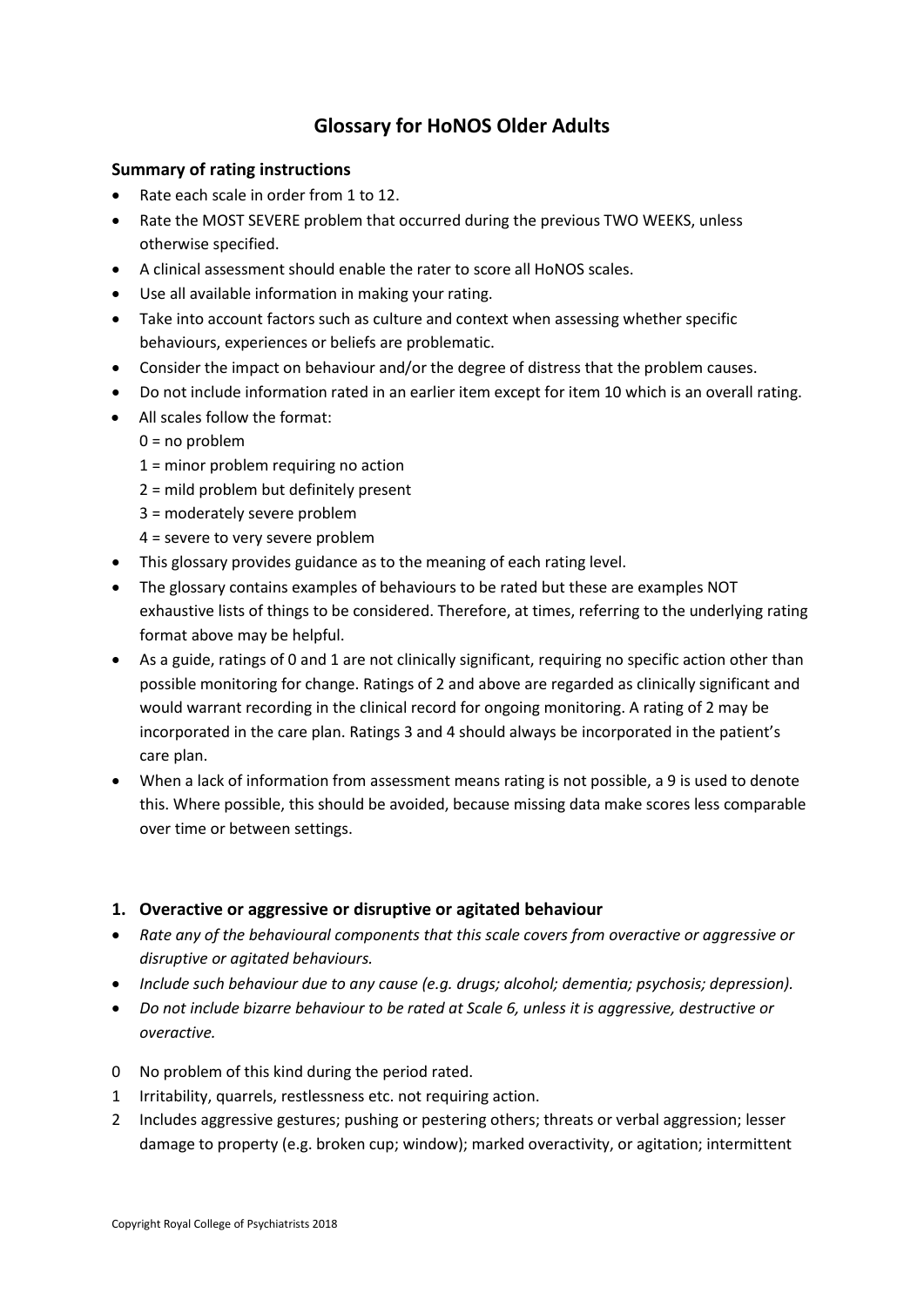restlessness or wandering (day or night); uncooperative at times, requiring encouragement and persuasion.

- 3 Physically aggressive to others or animals (short of rating 4); threatening manner; more serious overactivity, agitation, or destruction of property; frequent restlessness or wandering; significant problems with co-operation; largely resistant to help or assistance.
- 4 At least one serious physical attack on others or on animals; destruction of property (e.g. firesetting); serious intimidation; sexually disinhibited or other severe inappropriate behaviour (e.g. deliberate inappropriate urination or defecation); severe overactivity or agitation; virtually constant restlessness or wandering; severe problems related to non-compliant or resistive behaviour.

# **2. Non-accidental self-injury**

- *Do not include accidental self-injury (due e.g. to dementia or severe learning disability); the cognitive problem is to be rated at Scale 4 and the injury at Scale 5.*
- *Do not include illness or injury as a direct consequence of drug/alcohol use (e.g. cirrhosis of the liver or injury resulting from drink driving) to be rated at Scale 5.*
- 0 No problem of this kind during the period rated.
- 1 Fleeting thoughts about ending it all but little risk during the period rated; no self-harm.
- 2 Mild risk during the period rated; includes more frequent thoughts or talking about self-harm or suicide (including 'passive' ideas of self-harm such as not taking avoiding action in a potentially life threatening situation e.g. while crossing a road).
- 3 Moderate to serious risk of deliberate self-harm; includes frequent/ persistent thoughts or talking about self-harm; includes preparatory behaviours (e.g. collecting tablets).
- 4 Suicidal attempt and/or serious deliberate self-injury during the period rated.

# **3. Problem drinking or drug-taking**

- *Include psychological as well as behavioural impacts of drug (illicit and/or prescription) and alcohol use.*
- *Do not include aggressive/destructive behaviour due to alcohol or drug use already rated at Scale 1.*
- *Do not include physical illness or disability due to alcohol or drug use to be rated at Scale 5.*
- *Do not include dependence on tobacco products unless there are severe and adverse consequences arising from that addiction above and beyond the known long-term harms to physical health.*
- 0 No problem of this kind during the period rated.
- 1 Some excessive consumption but no adverse consequences.
- 2 Excessive and/or harmful consumption resulting in adverse consequences, but no obvious craving or dependency.
- 3 Definite craving and/or dependence on alcohol or drugs.
- 4 Severe craving/dependence resulting in severe adverse consequences from alcohol/drug problems.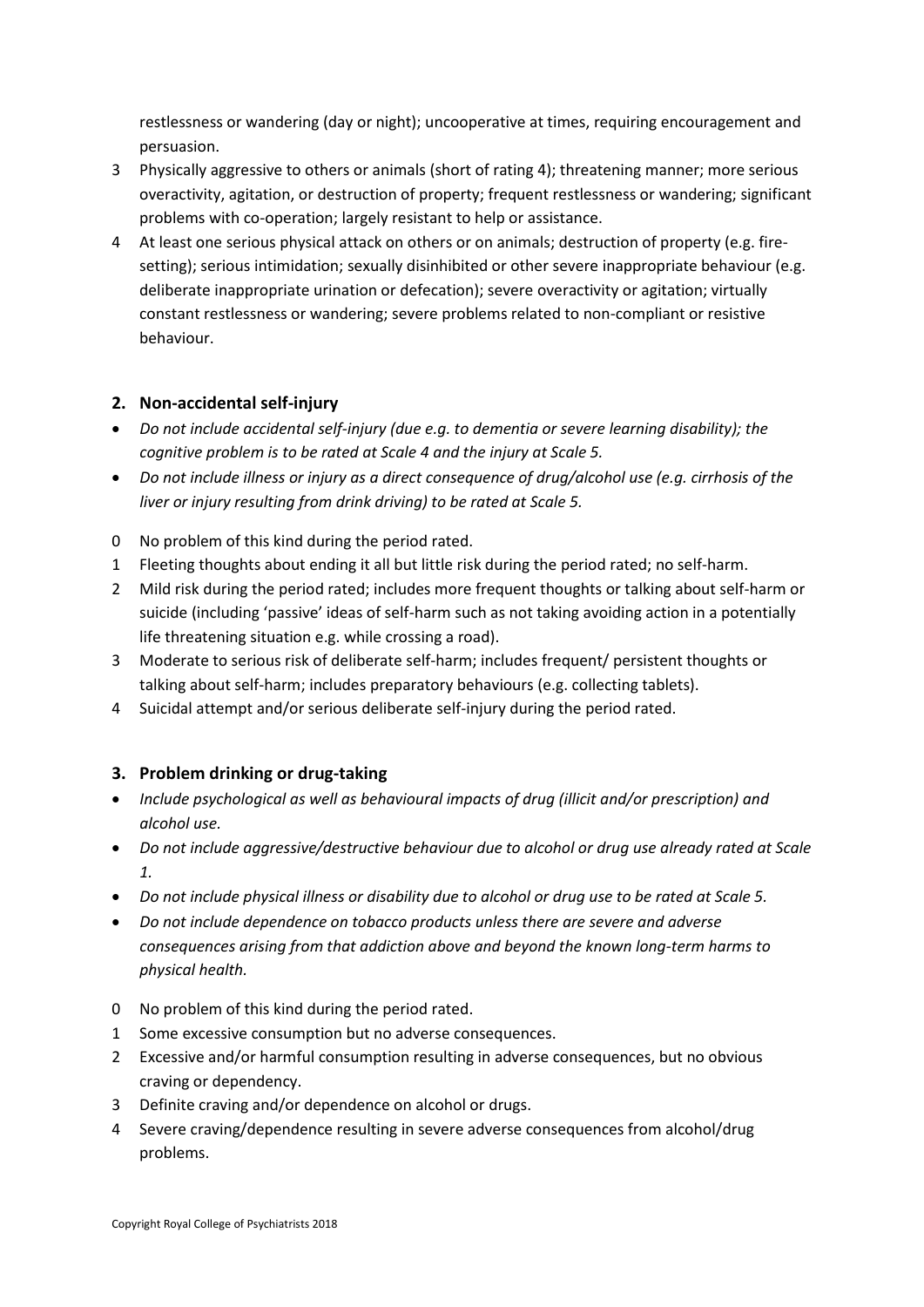## **4. Cognitive problems**

- *Include problems of orientation, memory, language, thought disorder and problem solving associated with any disorder: dementia, learning disability, schizophrenia, etc.*
- *Do not include temporary problems (e.g. hangovers) which are clearly associated with alcohol, drug or medication use, rated at Scale 3.*
- *Do not rate disorders of thought content (e.g. eccentric or delusional thinking) that will be rated at Scale 6.*
- 0 No problem of this kind during the period rated.
- 1 Minor problems with orientation (e.g. occasionally disorientated to time); memory (e.g. occasionally forgets names); language (e.g. on occasions unable to clearly express ideas; or has to have questions and instructions repeated); problem solving (e.g. able to solve simple problems but some difficulty with complex tasks).
- 2 Mild but definite problems with orientation (e.g. lost way in an unfamiliar place); memory (e.g. some difficulty remembering events; learning new material); language (e.g. some difficulty understanding and/or expressing ideas); mild thought disorder; problem solving (e.g. sometimes mixed up about simple decisions.)
- 3 Moderate problems with orientation (e.g. lost way in a familiar place; often disorientated to time); memory (e.g. new material rapidly lost; only highly learned material retained); language (e.g. speech can be incoherent; fails to understand common words/phrases); moderate thought disorder evident; problem solving (e.g. frequently unable to think clearly or solve simple problems).
- 4 Severe difficulties with orientation (e.g. consistently disorientated to time, person and place); memory (e.g. loss of distant and recent memory; unable to learn new information); language (e.g. very limited receptive or expressive communication); severe thought disorder; no effective problem solving; consistently unable to recognise or to name close friends or relatives.

# **5. Physical illness or disability problems**

- *Include illness or disability from any cause that limits or prevents movement, or impairs sight or hearing, or otherwise interferes with personal functioning.*
- *Include side-effects from medication; effects of drug/alcohol use; physical disabilities resulting from accidents or self-harm associated with cognitive problems, drink-driving, etc.*
- *Do not include mental or behavioural problems already rated at Scale 4.*
- 0 No physical health problem during the period rated.
- 1 Minor health problems during the period (e.g. cold); some impairment of sight or hearing (but still able to function effectively with the aid of glasses or hearing aid).
- 2 Physical health problem imposes mild restriction on mobility and activity; moderate impairment of sight or hearing (with functional impairment despite the appropriate use of glasses or hearing aid); risk of falling, but risk is low and no episodes to date; problems associated with mild degree of pain.
- 3 Moderate degree of restriction on activity due to physical health problem (e.g. mobile only with an aid – stick or walking frame – or with help); more severe impairment of sight or hearing (short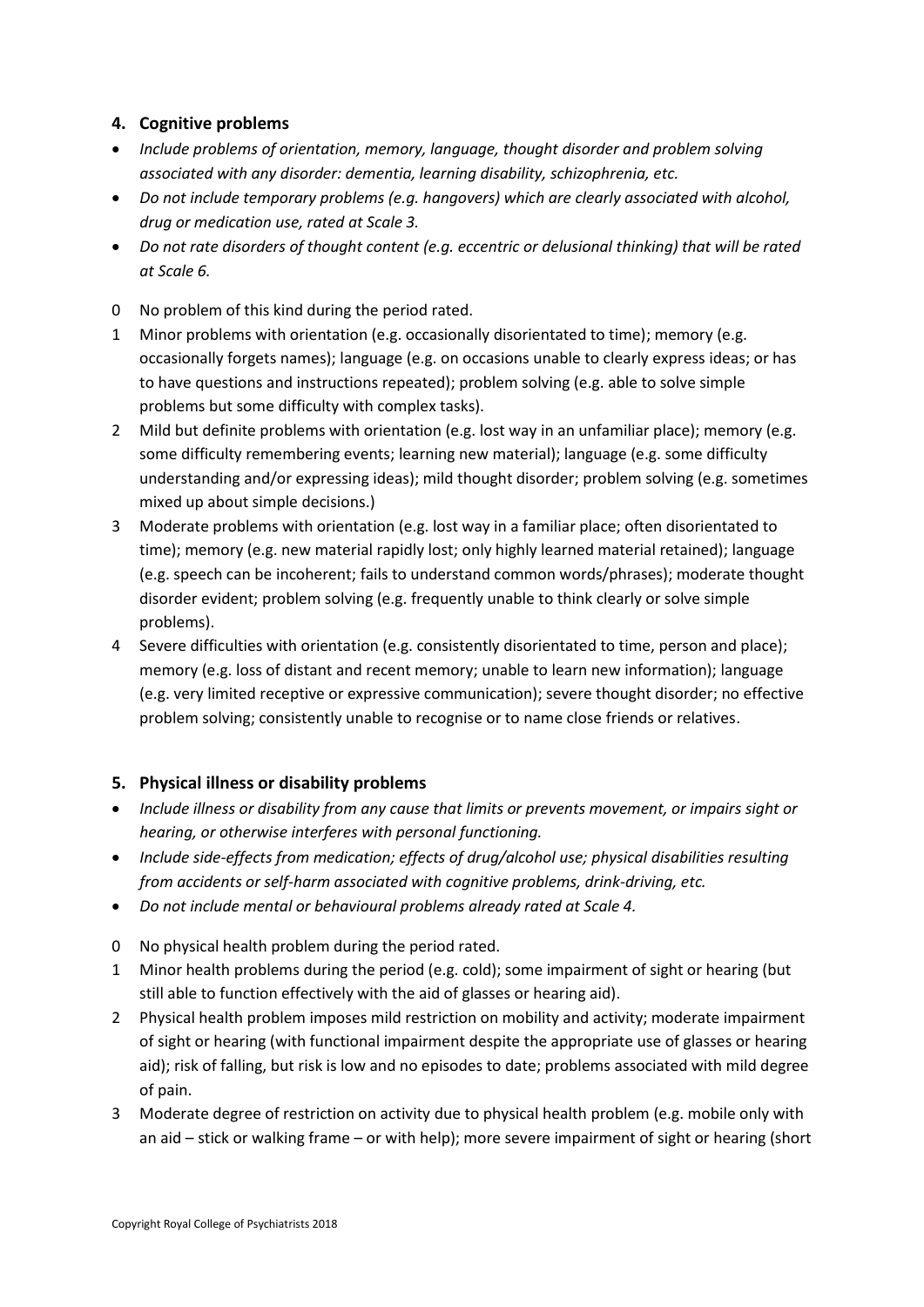of rating 4); significant risk of falling (one or more falls); problems associated with a moderate degree of pain.

4 Severe or complete incapacity due to physical health problem with severe restriction of activities or mobility (e.g. chair or bed bound); severe impairment of sight or hearing; recent repeated falls because of physical illness or disability; problems associated with severe pain.

## **6. Problems associated with hallucinations and /or delusions**

- *Include hallucinations and/or delusions irrespective of diagnosis.*
- *Include unusual and bizarre behaviour associated with hallucinations or delusions.*
- *Do not include aggressive, destructive or overactive behaviours attributed to hallucinations and/or delusions, already rated at Scale 1.*
- 0 No evidence of hallucinations or delusions during the period rated.
- 1 Somewhat unusual or eccentric beliefs not in keeping with cultural norms.
- 2 Hallucinations or delusions are present, but there is little distress to patient or manifestation in bizarre behaviours, i.e. clinically present but mild.
- 3 Marked preoccupation with hallucinations or delusions, causing much distress and/or manifested in obviously bizarre behaviour, i.e. moderately severe clinical problem.
- 4 Mental state and behaviour is seriously and adversely affected by hallucinations or delusions, with severe impact on patient.

#### **7. Problems with depressed mood**

- *Include cognitive, affective or behavioural aspects of depressed mood (e.g. loss of interest or pleasure; lack of energy; loss of self-esteem; feelings of guilt).*
- *Do not include overactivity or agitation, already rated at Scale 1.*
- *Do not include suicidal ideation or attempts, already rated at Scale 2.*
- *Do not include delusions or hallucinations, already rated at Scale 6.*
- *Do not include other symptoms of depression as described at Scale 8 (i.e. changes in sleep, appetite or weight; anxiety symptoms).*
- 0 No problem associated with depressed mood during the period rated.
- 1 Gloomy or minor changes in mood.
- 2 Mild but definite depressed mood and distress (e.g. loss of interest or pleasure; feelings of guilt; loss of self-esteem).
- 3 Moderate depressed mood on subjective or objective measures (depressive symptoms more marked).
- 4 Severe depressed mood on subjective or objective grounds (e.g. profound loss of interest or pleasure; preoccupation with ideas of guilt or worthlessness).

#### **8. Other mental and behavioural problems**

- *Rate only the most severe mental and behavioural problem not considered in previous items.*
- *Specify the type of problem by entering the appropriate letter from the following table.*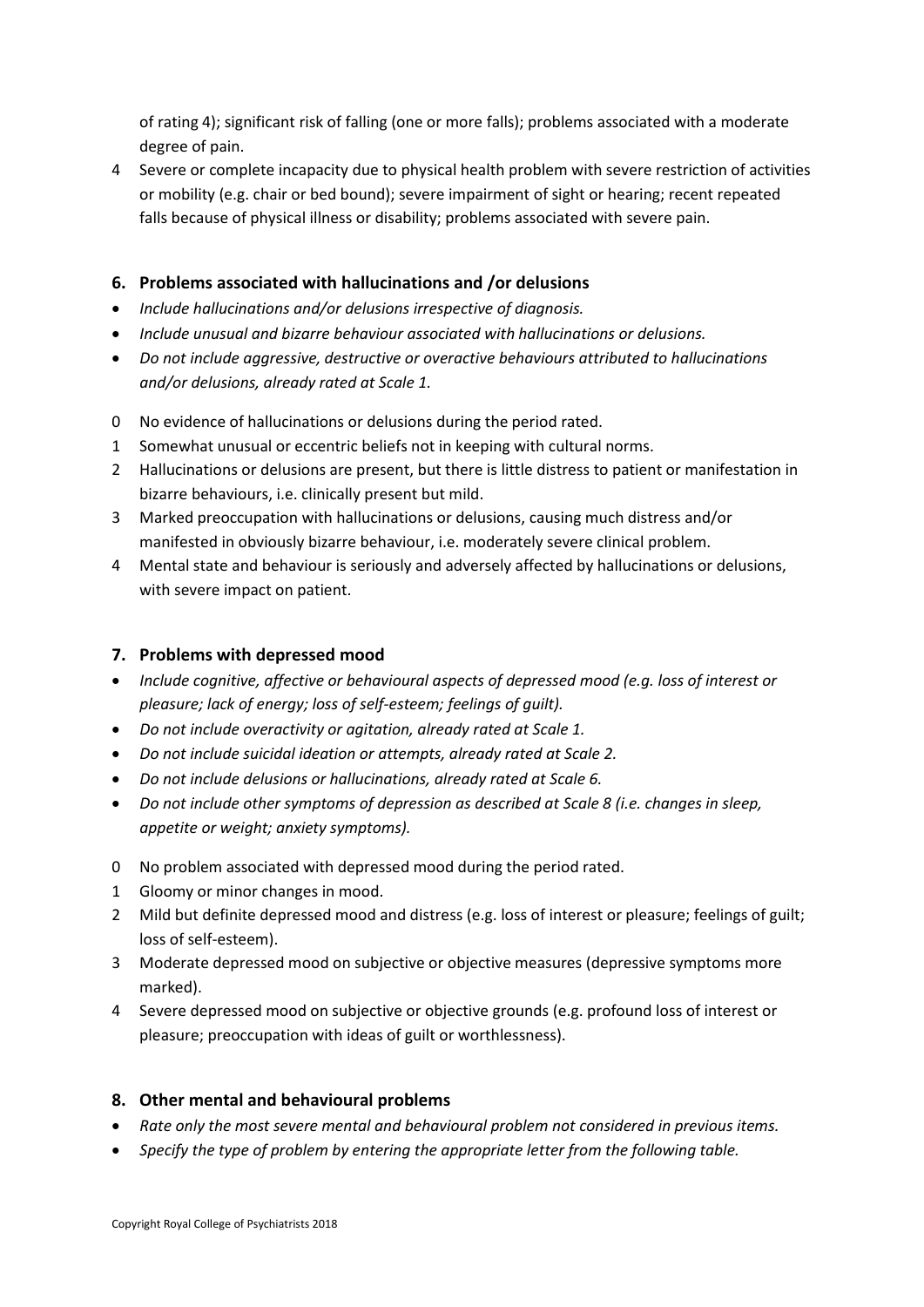| A                   | Phobic       | Fear or avoidance behaviour in response to specific situations/objects      |
|---------------------|--------------|-----------------------------------------------------------------------------|
|                     |              | that is out of proportion to actual threat.                                 |
| B                   | Anxiety      | Patient experiences general anxiety, panic or similar experiences.          |
| C                   | Obsessive-   | Recurrent obsessions or compulsive acts that are distressing and            |
| compulsive          |              | typically perceived by the patient as irrational.                           |
| D                   | Reactions to | Acute stress reactions and/or response to traumatic events.                 |
| stressful events or |              |                                                                             |
| trauma.             |              |                                                                             |
| E                   | Dissociative | Mental process where the patient disconnects from their thoughts,           |
|                     |              | feelings, memories or sense of identity.                                    |
| F                   | Somatoform   | Persistent perceived physical health problems that have no known            |
|                     |              | medical basis.                                                              |
| G                   | Eating       | Excessive intake or persistent restriction of food intake; includes related |
|                     |              | disordered behaviours to manage weight e.g. purging, excessive              |
|                     |              | exercise, dieting etc.                                                      |
| н                   | Sleep        | Problems with the quality, timing or duration of sleep that impact on       |
|                     |              | sense of fatigue, cognitive function or mood.                               |
| I                   | Sexual       | Disturbance of the patient's ability to respond sexually or experience      |
|                     |              | sexual pleasure.                                                            |
| K                   | Elated mood  | Feelings of euphoria, excitement, expansive mood or optimism that do        |
|                     |              | not reflect person's actual circumstances.                                  |
| O                   | Other        | Any other mental or behavioural problem, not rated elsewhere, that is       |
|                     |              | significant that results in patient distress or impacts upon their          |
|                     |              | behaviour.                                                                  |
|                     |              |                                                                             |

- N.B. J has been deliberately omitted to allow compatibility with the previous version of the HoNOS.
- 0 No evidence of any of these problems during period rated.
- 1 Minor non-clinical problems.
- 2 A problem is clinically present, but at a mild level (e.g. the problem is intermittent; the patient maintains a degree of control or is not unduly distressed).
- 3 Moderately severe clinical problem (e.g. more frequent, more distressing or more marked symptoms).
- 4 Severe problem which dominates or seriously affects many activities.

# **9. Problems with relationships**

- *Rate the patient's most severe problem associated with active or passive withdrawal from interpersonal relationships, and/or non-supportive, destructive or self-damaging relationships.*
- *Include family as well as broader social relationships.*
- 0 No significant problems during the period.
- 1 Minor non-clinical problems.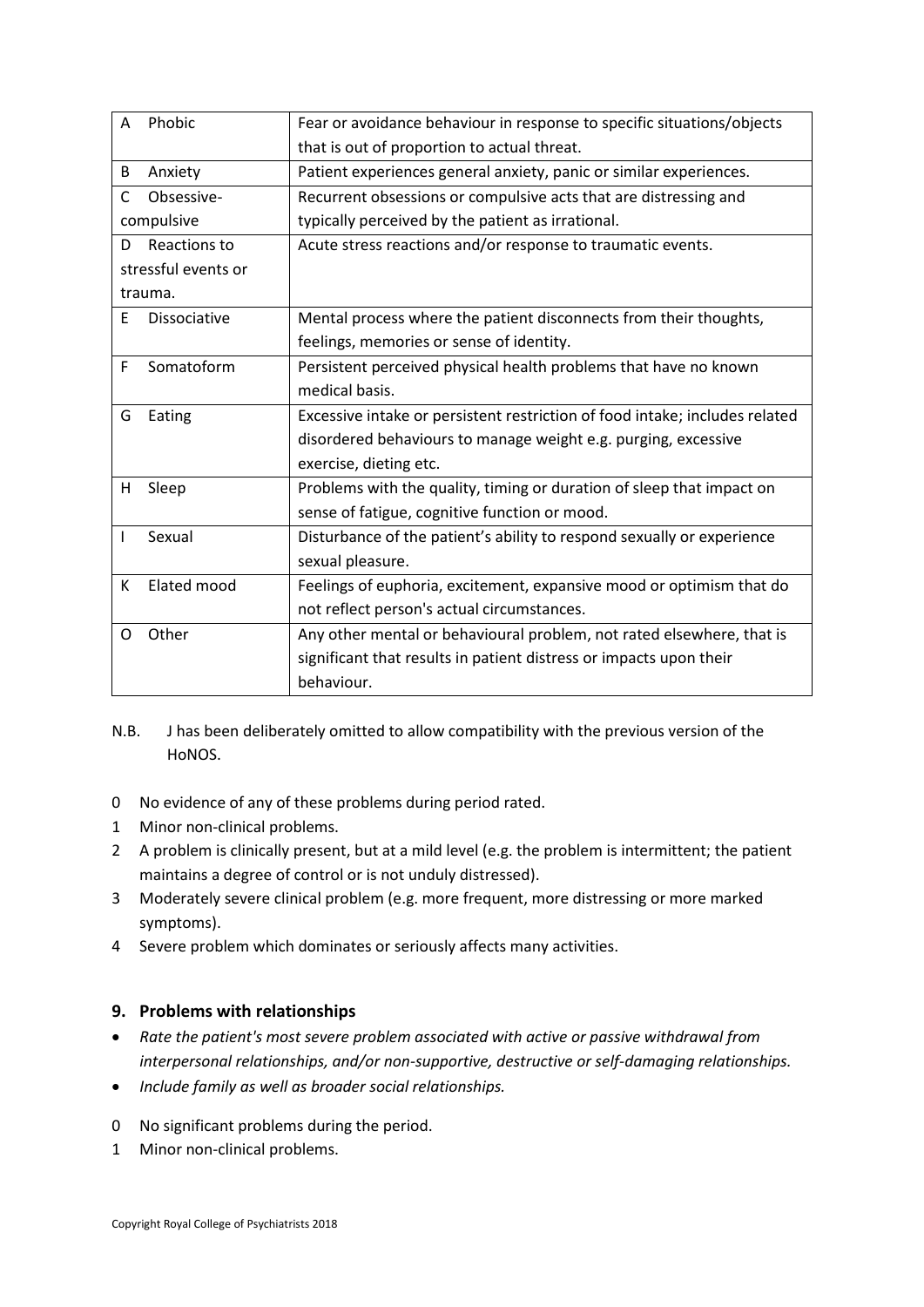- 2 Definite problems in making or sustaining supportive relationships which create mild but significant distress or difficulty for the patient; patient complains and/or problems are evident to others.
- 3 Persisting major problems due to active or passive withdrawal from social relationships; relationships that provide little or no comfort or support; and/or problematic relationships which create moderate levels of distress or difficulty for the patient.
- 4 Severe and distressing social isolation or withdrawal from social relationships; and/or problematic relationships which create severe levels of distress or difficulty for the patient.

### **10. Problems with activities of daily living**

- *Rate the overall level of functioning in activities of daily living (ADL) (e.g. problems with basic activities or self-care such as eating, washing, dressing, toilet; also complex skills such as budgeting, organising where to live, occupation and recreation, mobility and use of transport, shopping, self-development, etc.).*
- *Rate what the person is capable of doing, independently of current support from others.*
- *Include any lack of motivation, including the use of self-help opportunities, since this contributes to a lower overall level of functioning.*
- *Do not include lack of opportunities for exercising intact abilities and skills, to be rated at Scales 11-12.*
- 0 No problems during period rated; good ability to function in all areas.
- 1 Minor problems only with self-care without significantly adverse consequences (e.g. untidy; disorganised), and / or minor difficulty with complex skills but still able to function independently.
- 2 Self-care and basic activities adequate (though some prompting may be required) but major lack of performance of one or more complex skills (see above).
- 3 Major problems in one or more areas of self-care (e.g. eating; washing; dressing; toilet, including occasional urinary incontinence or continent only if toileted) as well as major inability to perform several complex skills.
- 4 Severe disability or incapacity in all or nearly all areas of self-care and complex skills (e.g. full supervision required with dressing and eating; frequent incontinence).

# **11. Problems with housing and living conditions**

- *NB: Rate patient's usual housing and living conditions. In general, try to rate the housing and living conditions most relevant to the patient's situation (e.g. if a brief stay in an acute ward is anticipated, rate the patient's home environment; if discharge is imminent, rate the patient's destination accommodation; if a lengthy hospital stay (e.g. over 6 months) is anticipated, rate the suitability of the ward).*
- *Rate the overall severity of problems with the quality of housing and living conditions. Are the basic necessities met (e.g. adequate heat; light; sanitation; cooking facilities)?*
- *In addition to basic necessities, consider how well the patient's housing and living conditions match their current needs.*
- *Do not rate the level of functional disability itself, already rated at Scale 10.*